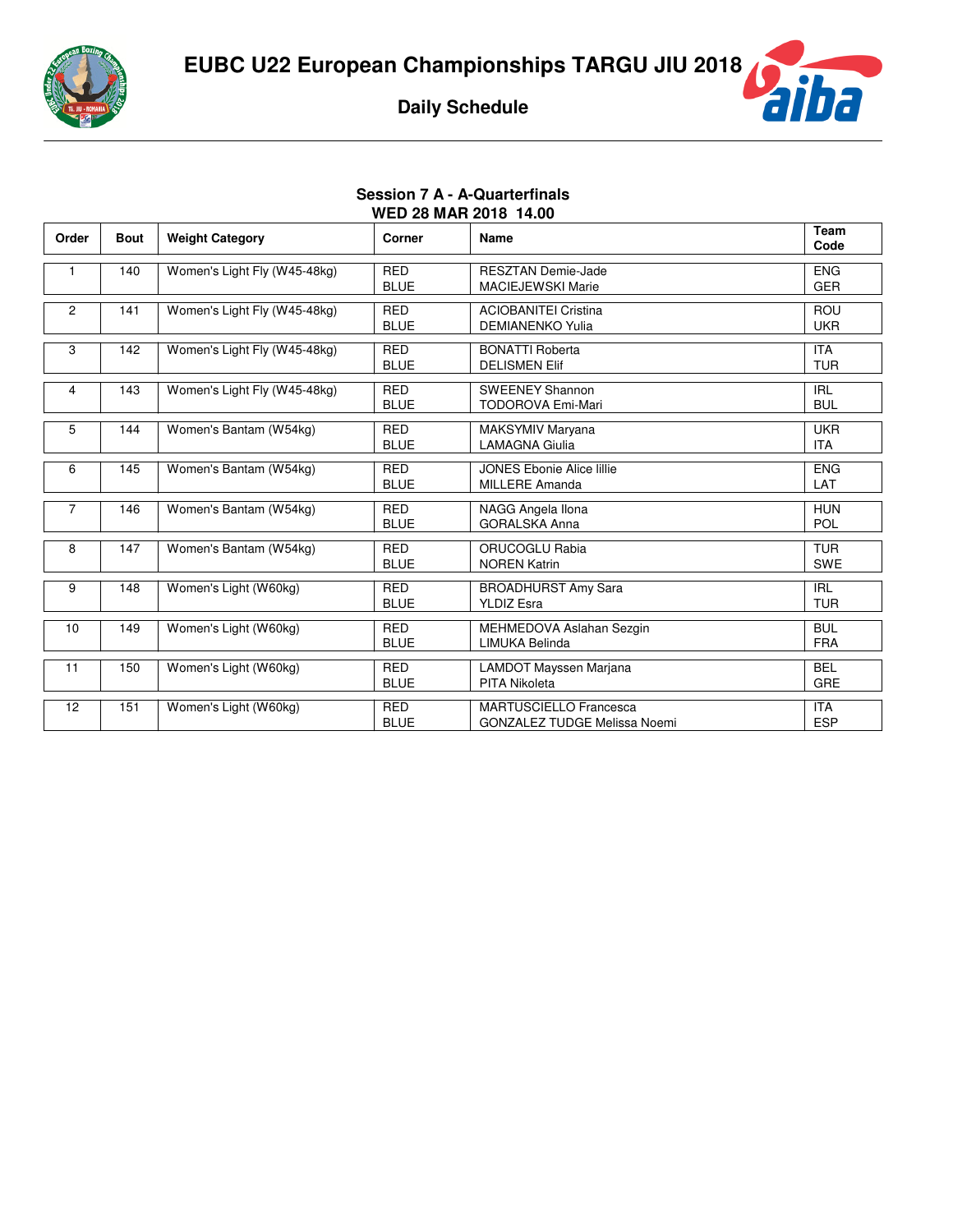



## **Session 7 B - B-Quarterfinals WED 28 MAR 2018 14.00**

| Order          | <b>Bout</b> | <b>Weight Category</b>       | Corner                    | Name                                                    | Team<br>Code             |
|----------------|-------------|------------------------------|---------------------------|---------------------------------------------------------|--------------------------|
| 1              | 152         | Women's Fly (W51kg)          | <b>RED</b><br><b>BLUE</b> | <b>MOULAI Romane</b><br><b>HOFFMANN Charlotte</b>       | <b>FRA</b><br><b>GER</b> |
| $\overline{2}$ | 153         | Women's Fly (W51kg)          | <b>RED</b><br><b>BLUE</b> | <b>VIGLASI Alexandra</b><br>KRYSZTOFORSKA Angelika      | <b>HUN</b><br><b>POL</b> |
| 3              | 154         | Women's Fly (W51kg)          | <b>RED</b><br><b>BLUE</b> | <b>LASTOVKOVA Petra</b><br><b>CAKIROGLU Buse Naz</b>    | <b>CZE</b><br><b>TUR</b> |
| 4              | 155         | Women's Fly (W51kg)          | <b>RED</b><br><b>BLUE</b> | KOUTSOGEORGO Aikaterini<br>SMITH Ivy-Jane               | <b>GRE</b><br><b>ENG</b> |
| 5              | 156         | Women's Feather (W57kg)      | <b>RED</b><br><b>BLUE</b> | <b>COSMA Cristina</b><br><b>IVANOVA Plamena Nedkova</b> | ROU<br><b>BUL</b>        |
| 6              | 157         | Women's Feather (W57kg)      | <b>RED</b><br><b>BLUE</b> | <b>TAR Flora Csilla</b><br><b>CRAVCENCO Cristina</b>    | <b>HUN</b><br><b>MDA</b> |
| 7              | 158         | Women's Feather (W57kg)      | <b>RED</b><br><b>BLUE</b> | <b>GRAEFF Ramona</b><br>US Urguya                       | <b>GER</b><br><b>TUR</b> |
| 8              | 159         | Women's Feather (W57kg)      | <b>RED</b><br><b>BLUE</b> | <b>TESTA Irma</b><br><b>VALIZADA Aliya</b>              | <b>ITA</b><br><b>AZE</b> |
| 9              | 160         | Women's Light Welter (W64kg) | <b>RED</b><br><b>BLUE</b> | STARKOVA Diana<br><b>AVRAM Georgiana Victoria</b>       | <b>UKR</b><br>ROU        |
| 10             | 161         | Women's Light Welter (W64kg) | <b>RED</b><br><b>BLUE</b> | NICOLI Rebecca<br><b>AUCIUTE Austeja</b>                | <b>ITA</b><br>LTU        |
| 11             | 162         | Women's Welter (W69kg)       | <b>RED</b><br><b>BLUE</b> | YONUZOVA Melis Nezhoerova<br><b>JABRAILOVA Meryam</b>   | <b>BUL</b><br><b>AZE</b> |
| 12             | 163         | Women's Welter (W69kg)       | <b>RED</b><br><b>BLUE</b> | <b>BUDAI Vivien</b><br><b>FLORIDA Monica</b>            | <b>HUN</b><br><b>ITA</b> |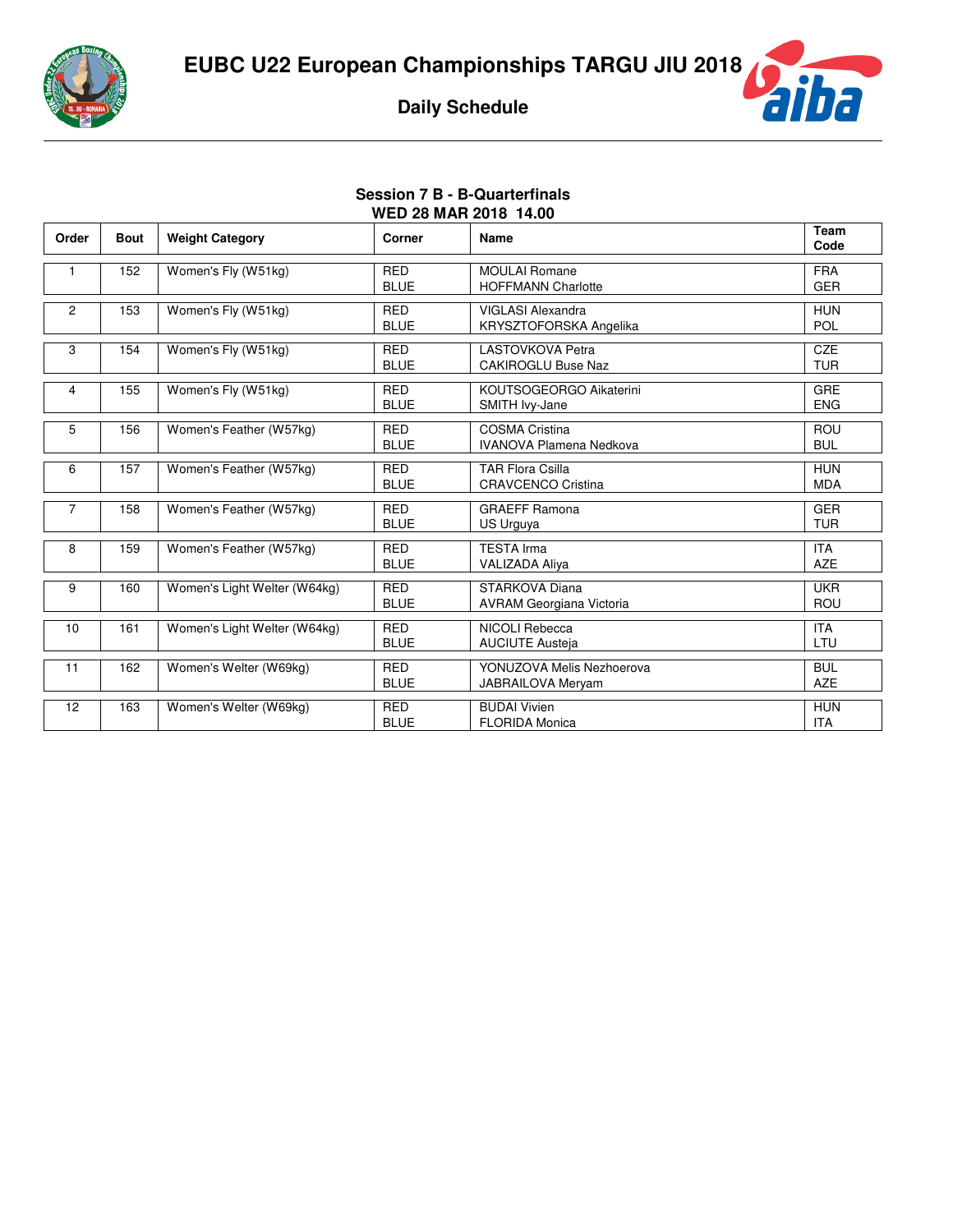



## **Session 8 A - A-Quarterfinals WED 28 MAR 2018 18.00**

| Order          | <b>Bout</b> | <b>Weight Category</b> | Corner                    | <b>Name</b>                                              | Team<br>Code             |
|----------------|-------------|------------------------|---------------------------|----------------------------------------------------------|--------------------------|
|                | 164         | Light Fly $(46-49kg)$  | <b>RED</b><br><b>BLUE</b> | <b>ABUMUSLIMOV Islam</b><br><b>SLOMINSKI Jakub</b>       | <b>RUS</b><br><b>POL</b> |
| $\overline{2}$ | 165         | Light Fly (46-49kg)    | <b>RED</b><br><b>BLUE</b> | <b>CORDELLA Nicola</b><br>OVSIANNIKOV Yevhenii           | <b>ITA</b><br><b>UKR</b> |
| 3              | 166         | Fly (52kg)             | <b>RED</b><br><b>BLUE</b> | <b>BENNAMA Billal</b><br><b>YUSIFZADA Masud</b>          | <b>FRA</b><br><b>AZE</b> |
| 4              | 167         | Fly (52kg)             | <b>RED</b><br><b>BLUE</b> | <b>ASENOV Daniel Panev</b><br><b>IBRAHIM OMAR Tarik</b>  | <b>BUL</b><br><b>GER</b> |
| 5              | 168         | Light Welter (64kg)    | <b>RED</b><br><b>BLUE</b> | GAZIBAYOV Bakhtiyar<br><b>BARYSHNIK Wladislaw</b>        | <b>AZE</b><br><b>GER</b> |
| 6              | 169         | Light Welter (64kg)    | <b>RED</b><br><b>BLUE</b> | <b>CVASIUC Mihail</b><br><b>GURULI Lasha</b>             | <b>MDA</b><br><b>GEO</b> |
| 7              | 170         | Welter (69kg)          | <b>RED</b><br><b>BLUE</b> | SAVOSTYANOV Vladisllav<br><b>MAMEDOV Nisat</b>           | <b>RUS</b><br><b>AZE</b> |
| 8              | 171         | Welter (69kg)          | <b>RED</b><br><b>BLUE</b> | <b>GULER Serhat</b><br><b>PYLYPETS Maksim</b>            | <b>TUR</b><br><b>UKR</b> |
| 9              | 172         | Super Heavy (+91kg)    | <b>RED</b><br><b>BLUE</b> | ABOUDOU-MOIND Djamili-Dini<br><b>ABDULLAYEV Mahammad</b> | <b>FRA</b><br><b>AZE</b> |
| 10             | 173         | Super Heavy (+91kg)    | <b>RED</b><br><b>BLUE</b> | <b>ILYAS Mucahit</b><br><b>MOUHIIDINE Aziz Abbes</b>     | <b>TUR</b><br><b>ITA</b> |